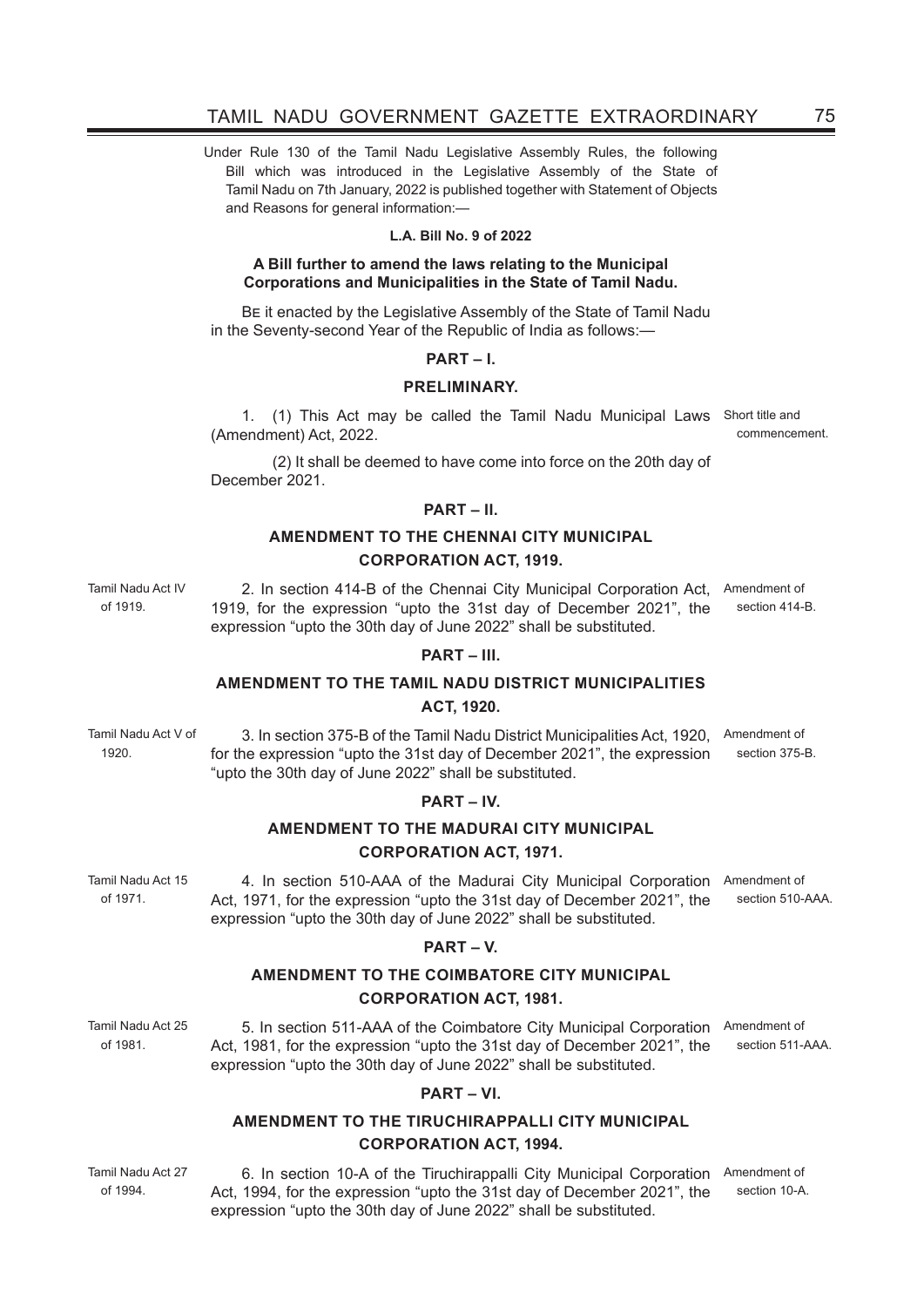## **PART – VII.**

# **AMENDMENT TO THE TIRUNELVELI CITY MUNICIPAL CORPORATION ACT, 1994.**

7. In section 10-A of the Tirunelveli City Municipal Corporation Act, Tamil Nadu Act 28 1994, for the expression "upto the 31st day of December 2021", the expression "upto the 30th day of June 2022" shall be substituted. of 1994.

## **PART – VIII.**

# **AMENDMENT TO THE SALEM CITY MUNICIPAL CORPORATION ACT, 1994.**

8. In section 10-A of the Salem City Municipal Corporation Act, 1994, Tamil Nadu Act 29 for the expression "upto the 31st day of December 2021", the expression "upto the 30th day of June 2022" shall be substituted. of 1994.

9. In section 9-A of the Tiruppur City Municipal Corporation Act, 2008, Tamil Nadu Act 7 of

10. In section 9-A of the Erode City Municipal Corporation Act, 2008, Tamil Nadu Act 8 of

2008.

2008.

### **PART – IX.**

# **AMENDMENT TO THE TIRUPPUR CITY MUNICIPAL**

## **CORPORATION ACT, 2008.**

for the expression "upto the 31st day of December 2021", the expression

**PART – X. AMENDMENT TO THE ERODE CITY MUNICIPAL CORPORATION ACT, 2008.**

for the expression "upto the 31st day of December 2021", the expression

**PART – XI. AMENDMENT TO THE VELLORE CITY MUNICIPAL CORPORATION ACT, 2008.** 

"upto the 30th day of June 2022" shall be substituted.

"upto the 30th day of June 2022" shall be substituted.

Amendment of section 9-A.

section 9-A.

 11. In section 9-A of the Vellore City Municipal Corporation Act, 2008, Tamil Nadu Act 26 for the expression "upto the 31st day of December 2021", the expression "upto the 30th day of June 2022" shall be substituted. of 2008.

### **PART – XII.**

# **AMENDMENT TO THE THOOTHUKUDI CITY MUNICIPAL CORPORATION ACT, 2008.**

Amendment of section 9-A.

 12. In section 9-A of the Thoothukudi City Municipal Corporation Tamil Nadu Act 27 Act, 2008, for the expression "upto the 31st day of December 2021", the expression "upto the 30th day of June 2022" shall be substituted. of 2008.

## **PART – XIII.**

# **AMENDMENT TO THE THANJAVUR CITY MUNICIPAL CORPORATION ACT, 2013.**

 13. In section 9-A of the Thanjavur City Municipal Corporation Act, Tamil Nadu Act 24 2013, for the expression "upto the 31st day of December 2021", the expression "upto the 30th day of June 2022" shall be substituted. of 2013.

Amendment of section 10-A

Amendment of section 10-A.

Amendment of section 9-A.

Amendment of

Amendment of section 9-A.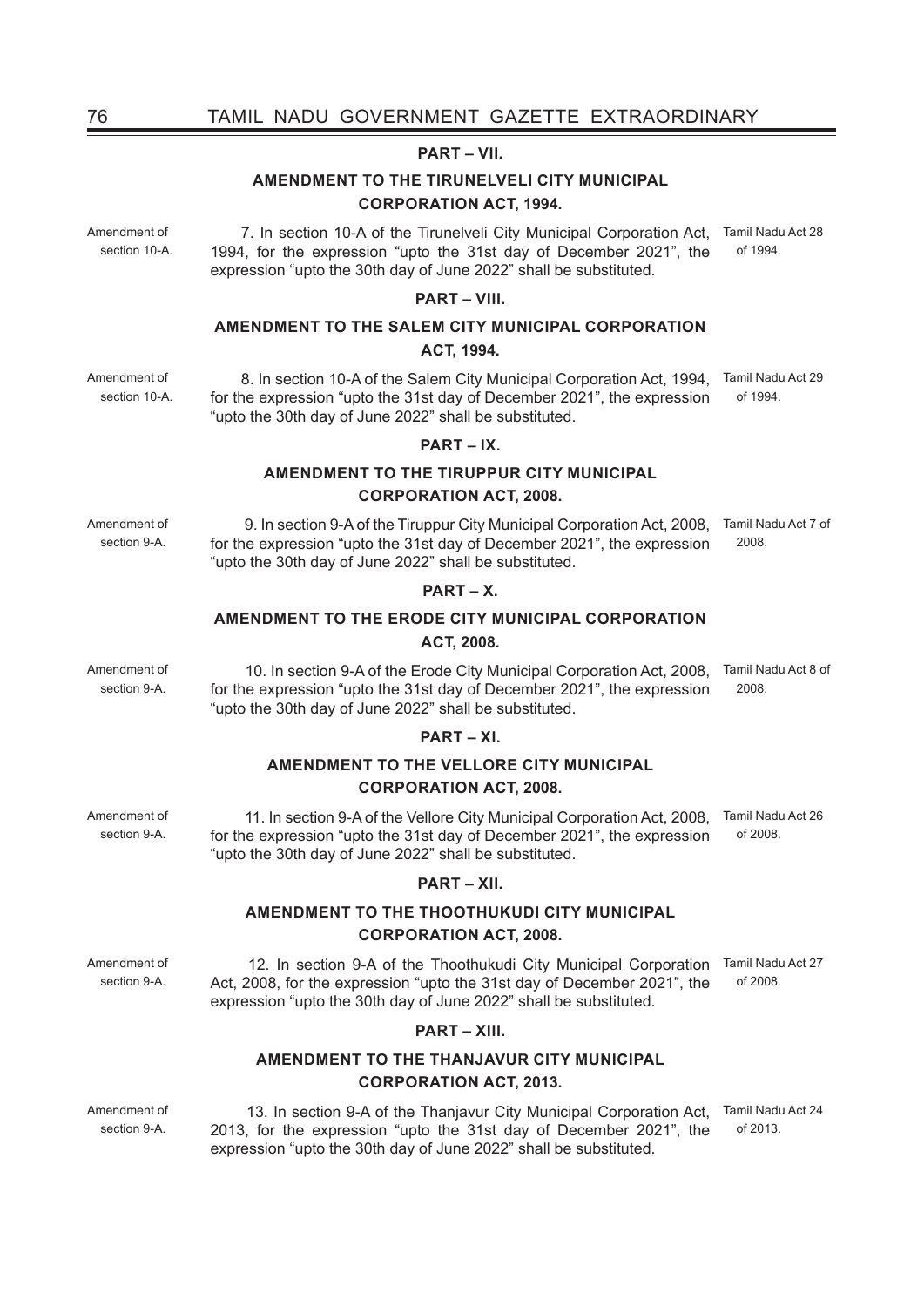## **PART – XIV.**

# **AMENDMENT TO THE DINDIGUL CITY MUNICIPAL CORPORATION ACT, 2013.**

Tamil Nadu Act 25 of 2013.

14. In section 9-A of the Dindigul City Municipal Corporation Act, 2013, Amendment of for the expression "upto the 31st day of December 2021", the expression "upto the 30th day of June 2022" shall be substituted. section 9-A.

## **PART – XV.**

# **AMENDMENT TO THE HOSUR CITY MUNICIPAL CORPORATION ACT, 2019.**

15. In section 10 of the Hosur City Municipal Corporation Act, 2019, in Amendment of sub-section (4), for the expression "upto the 31st day of December 2021", the expression "upto the 30th day of June 2022" shall be substituted. section 10.

### **PART – XVI.**

# **AMENDMENT TO THE NAGERCOIL CITY MUNICIPAL CORPORATION ACT, 2019.**

Tamil Nadu Act 11 of 2019.

16. In section 10 of the Nagercoil City Municipal Corporation Amendment of Act, 2019, in sub-section (4), for the expression "upto the 31st day of December 2021", the expression "upto the 30th day of June 2022" shall be substituted. section 10.

### **PART – XVII.**

# **AMENDMENT TO THE AVADI CITY MUNICIPAL CORPORATION ACT, 2019.**

Tamil Nadu Act 24 of 2019. 17. In section 10 of the Avadi City Municipal Corporation Act, 2019, in Amendment of sub-section (4), for the expression "upto the 31st day of December 2021", the expression "upto the 30th day of June 2022" shall be substituted. section 10.

Tamil Nadu **Ordinance**  18. (1) the Tamil Nadu Municipal Laws (Third Amendment) Ordinance, Repeal and saving.2021 is hereby repealed.

8 of 2021.

Tamil Nadu Act 10 of 2019.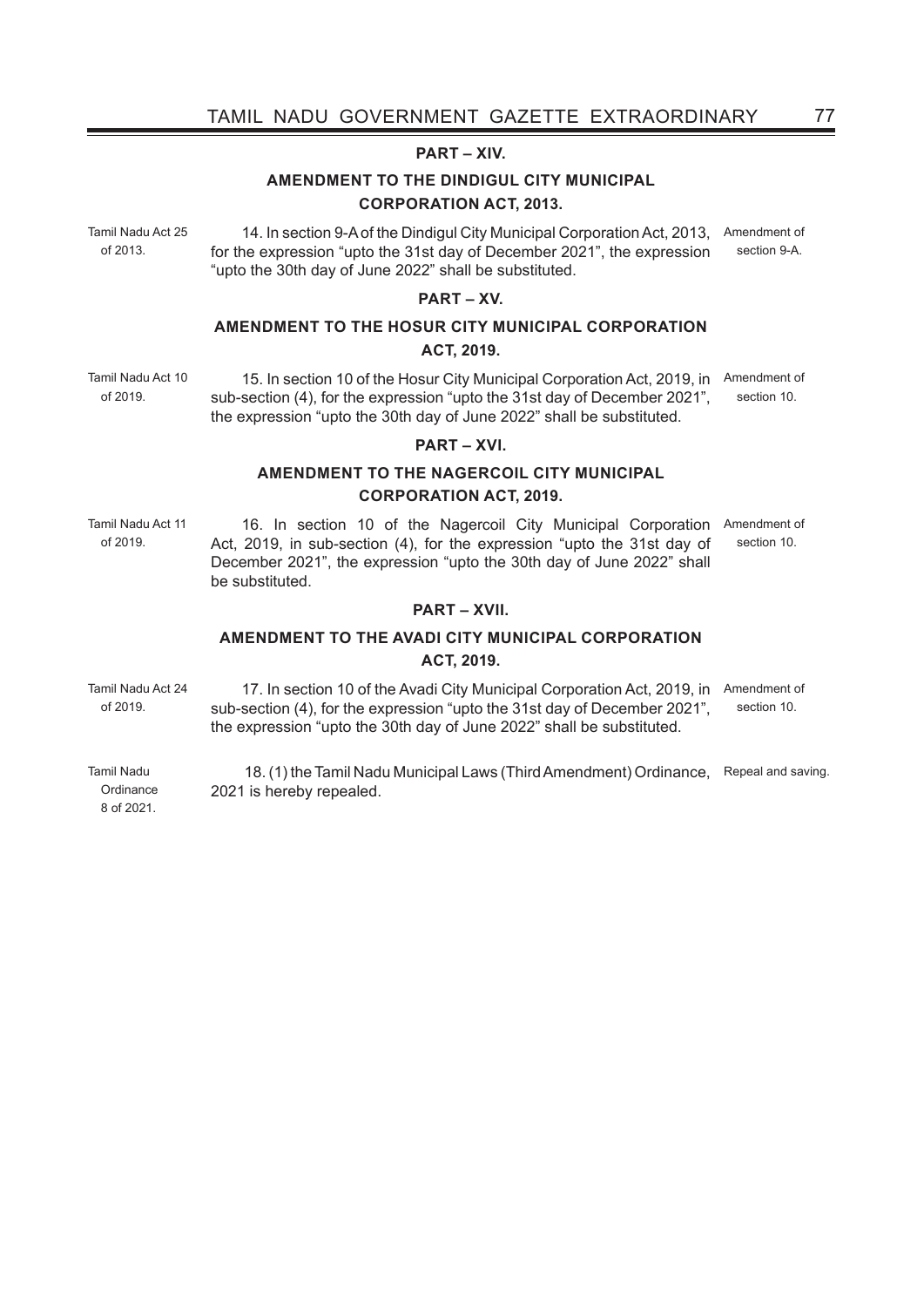(2) Notwithstanding such repeal, anything done or any action taken under the Chennai City Municipal Corporation Act, 1919, the Tamil Nadu District Municipalities Act, 1920, the Madurai City Municipal Corporation Act, 1971, the Coimbatore City Municipal Corporation Act, 1981, the Tiruchirappalli City Municipal Corporation Act, 1994, the Tirunelveli City Municipal Corporation Act, 1994, the Salem City Municipal Corporation Act, 1994, the Tiruppur City Municipal Corporation Act, 2008, the Erode City Municipal Corporation Act, 2008, the Vellore City Municipal Corporation Act, 2008, the Thoothukudi City Municipal Corporation Act, 2008, the Thanjavur City Municipal Corporation Act, 2013, the Dindigul City Municipal Corporation Act, 2013, the Hosur City Municipal Corporation Act, 2019, the Nagercoil City Municipal Corporation Act, 2019 and the Avadi City Municipal Corporation Act, 2019 as amended by the said Ordinance, shall be deemed to have been done or taken under the respective Acts and Ordinance, as amended by this Act.

of 1919. Tamil Nadu Act V of 1920. Tamil Nadu Act 15 of 1971. Tamil Nadu Act 25 of 1981. Tamil Nadu Act 27 of 1994. Tamil Nadu Act 28 of 1994. Tamil Nadu Act 29 of 1994. Tamil Nadu Act 7 of 2008. Tamil Nadu Act 8 of 2008. Tamil Nadu Act 26 of 2008. Tamil Nadu Act 27 of 2008. Tamil Nadu Act 24 of 2013. Tamil Nadu Act 25 of 2013. Tamil Nadu Act 10 of 2019. Tamil Nadu Act 11 of 2019. Tamil Nadu Act 24 of 2019.

Tamil Nadu Act IV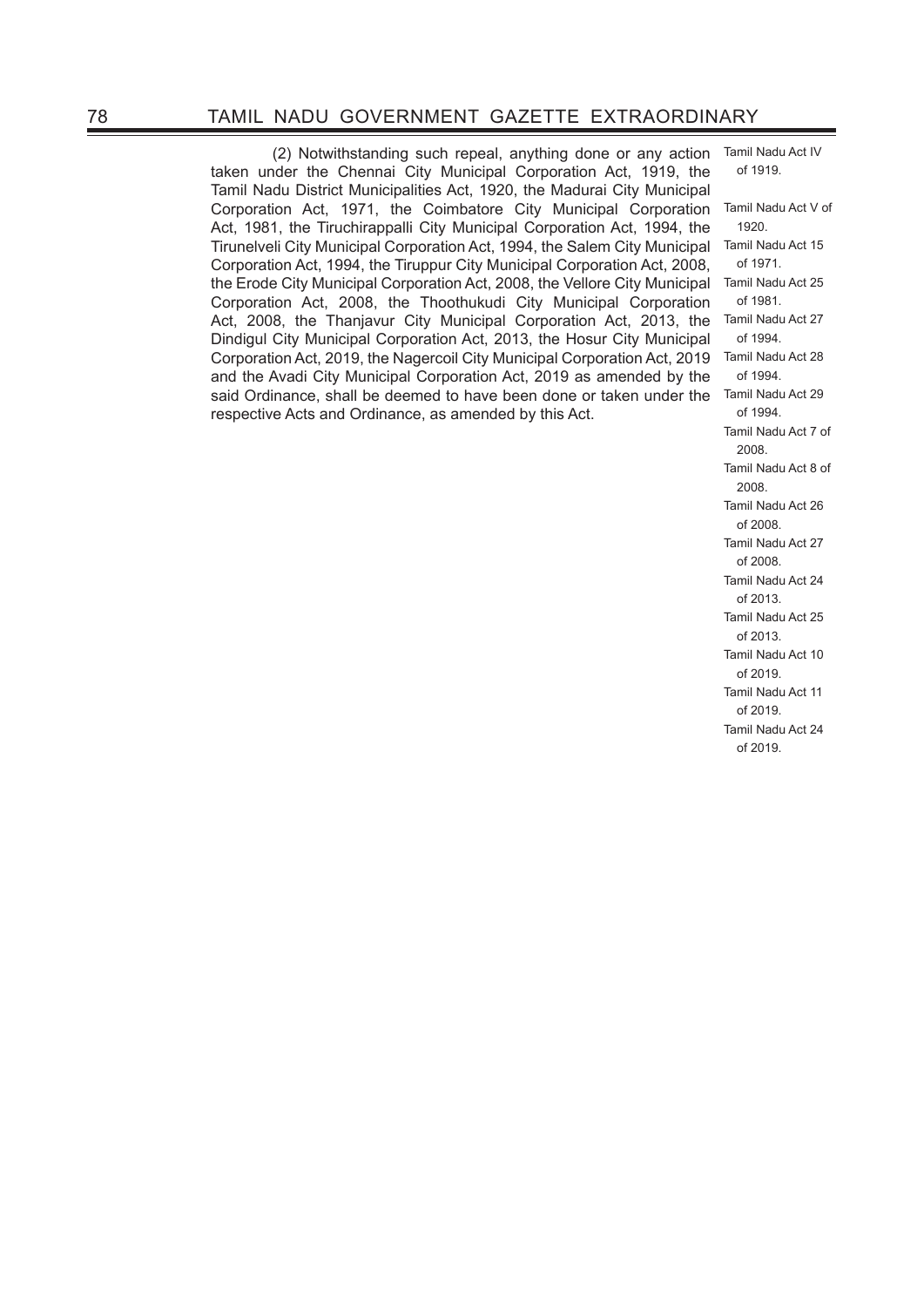## **STATEMENT OF OBJECTS AND REASONS.**

The Special Officers to the Town Panchayats, Municipalities and Municipal Corporations were appointed in pursuance of the orders of the Hon'ble High Court of Madras in W.P.No.33984 of 2016, dated the 4th October 2016. The term of office of the said Special Officers of the Town Panchayats. Municipalities and Municipal Corporations was extended from time to time and lastly upto the 31st December 2021.

**2.** Following the direction of the Hon'ble Supreme Court of India in I.A. No. 182868 of 2019 in Civil Appeal Nos. 5467-5469 of 2017, dated the 6th December 2019 read with Writ Petition (Civil) No. 1443 of 2019, dated the 11th December 2019, the delimitation of territorial wards of all Urban Local Bodies in the nine newly reconstituted districts of Kancheepuram, Chengalpattu, Vellore, Tirupathur, Ranipet, Villupuram, Kallakurichi, Tirunelveli and Tenkasi have been notified on the 1st, 2nd and 3rd November 2021. Further, the reservation of seats in the said Urban Local Bodies for the persons belonging to the Scheduled Castes, the Scheduled Tribes and Women belonging to the Scheduled Castes and Scheduled Tribes and Women (General) have also been notified on the 7th, 8th and 9th December 2021 based on the recommendation of the Delimitation Commission.

**3.** Further, based on the announcement of the Hon'ble Minister for Municipal Administration during the demand for grant of Municipal Administration and Water Supply Department for the year 2021-2022, on the floor of the Legislative Assembly, six Municipalities namely, the Municipalities of Cuddalore, Kancheepuram, Sivakasi, Karur, Tambaram and Kumbakonam have been upgraded as City Municipal Corporations and 28 Town Panchayats were upgraded as Municipalities. The delimitation of wards and reservation process for the above newly constituted Corporations and Municipalities have to be undertaken. Thereafter, reservation for the offices of the said Urban Local Bodies will have to be notified.

**4.** Further, the Hon'ble Supreme Court of India in its order dated 27.09.2021 in M.A.No.1404/2021 in M.A.No.2120/2021 in W.P.(C)No.1443/2019, granted four months time from the date of its order to hold ordinary elections to Urban Local Bodies in the State.

**5.** In pursuance of the said order of the Hon'ble Supreme Court of India, the Tamil Nadu State Election Commission initiated swift action for the process of conduct of ordinary elections to the 17 City Municipal Corporations, 110 Municipalities and 489 Town Panchayats. The process of pre-election activities viz., preparation of ward-wise Local Body Electoral Rolls based on the current Assembly Electoral Rolls, identification of polling stations, training for handling Electronic Voting Machines to all related officials, first level checking of Electronic Voting Machines, etc., is being carried out by the said Commission.

6. In the circumstances stated above, as the term of office of the Special Officers was due to expire on the 31st December 2021, the Government decided to amend the laws relating to the Town Panchayats, Municipalities and City Municipal Corporations, so as to extend the term of office of the Special Officers for a further period of six months upto the 30th June 2022 or until the first meeting of the council is held after the next ordinary elections to the Town Panchayats, Municipalities and City Municipal Corporations, whichever is earlier.

**7.** As the Legislative Assembly of the State was not in session at that time, it became necessary to promulgate an Ordinance to give effect to the above decision. Accordingly, the Tamil Nadu Municipal Laws (Third Amendment) Ordinance, 2021 (Tamil Nadu Ordinance 8 of 2021) was promulgated by the Hon'ble Governor on the 20th December 2021 and the same was published in the *Tamil Nadu Government Gazette,* Extraordinary, on the same date.

**8.** The Bill seeks to replace the said Ordinance.

 **K.N.NEHRU,**  *Minister for Municipal Administration.*